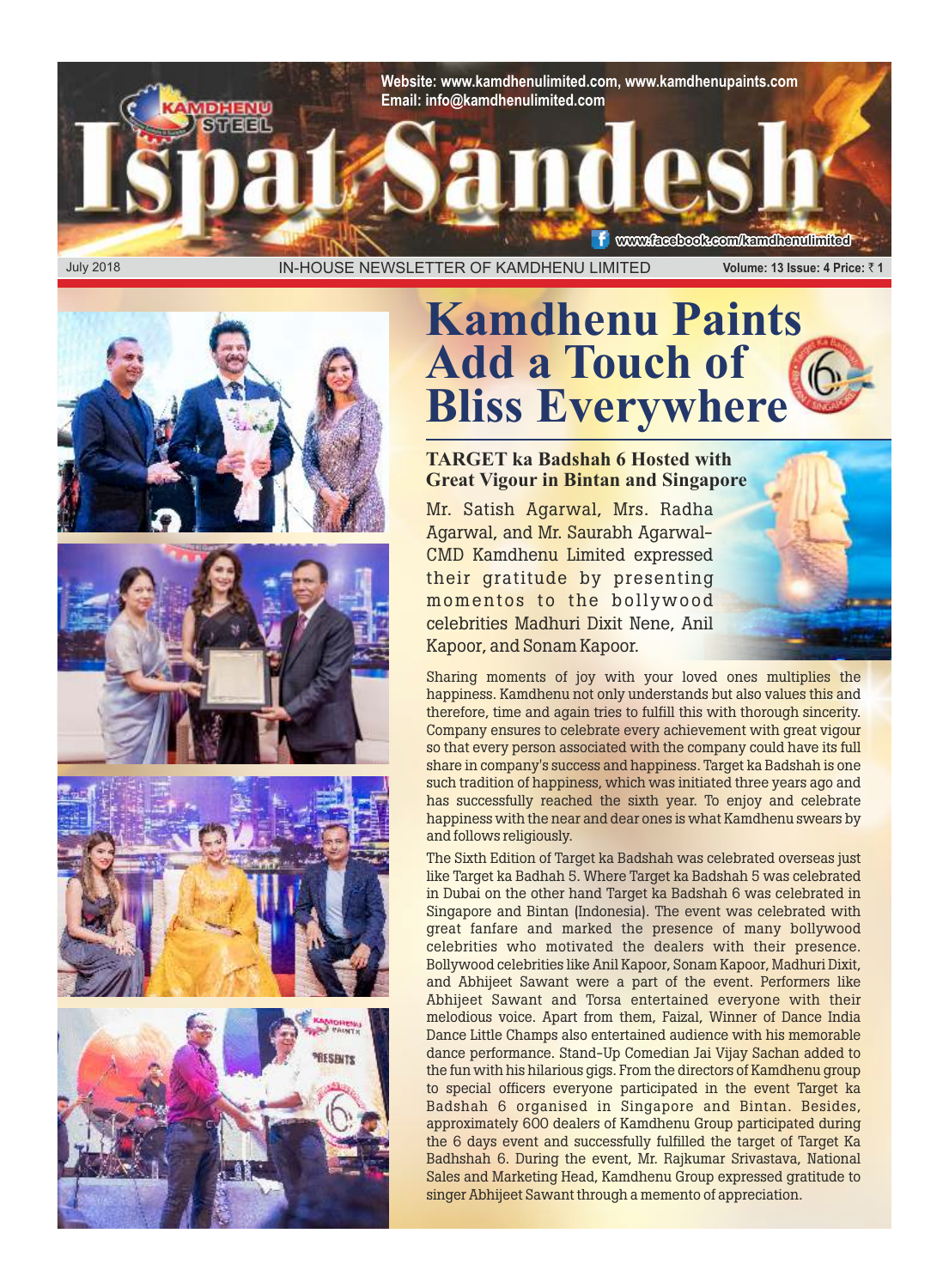Target ka Badshah 6 was organized in picturesque location of Singapore and exotic resort of Bintan. All present dealers had a generous share of fun during the event. Around 600 dealers who successfully completed their target were awarded and honored for their praise worthy efforts and contribution.

Mr. Saurabh Agarwal, Director Kamdhenu Group praised the efforts of the dealers and quoted, "Today, we stand amongst the top-notch companies of the country and successfully surging ahead of the competition. Last year, Kamdhenu registered a growth of 20 % despite of GST implementation. We have achieved a lot because of your tireless efforts and persistence. Now, we are aiming higher, and we are sure to reach the apex with your support and contribution. We believe in working and developing together. This thought of working with cooperation and support has kept us together as a family till now and helping us progress further."

Target Ka Badshah 6 created moments of rejoice for dealers. During the event, dealers got this chance to meet their favourite bollywood celebrities and roam in and around the beautiful locations of Singapore and Bintan. During their 6 days stay, dealers spent the 2 days in Bintan and enjoyed there in the beautiful resorts, beaches and spent 4 days in the exotic locations of Singapore and visited various tourist destination there. Dealers had sheer fun in Sentosa Island and experienced the Night Safari as well. They visited the amazing Universal Studios and witnessed the incredible amalgamation of nature and architecture at nature's park Garden by the Bay and got inspiration to reach new heights. They spent some worth-cherishing moments at Marina Bay Sands and clicked memories.



During the event, Kamdhenu Paints honored the dealers and launched their innovative emulsion Kamdhenu Kamodual. Kamodual emulsion is a luxury emulsion of the finest quality. This product has been manufactured with international quality standards and introduced at competitive prices. Kamodual renders glossy look and smooth finish to the internal and external walls. This innovative emulsion is a "One paint solution" which not only makes the interiors and exteriors beautiful but also offers a great lasting quality. This keeps the walls off spots and stains. This luxury emulsion range of the company has been certified by Centre for Environment and Technology (CEPT) and Green Rating for Integrated Habitat Building (GRIHA).

#### **Dealers Awards for Excellence 2017-18**

To maintain the energy and enthusiasm of dealers, Kamdhenu Paints arranged incentives and awards in different categories and honored them with "Award for Excellence", New rising star and "Award for Achievement" 2017-18

 $M/s$ . PG Sales, Agra • M/s. Bansal Paints & Marble House, Ambala • M/s. Aggarwal Cement & Marketing, Ghaziabad • M/s. Goyal Trader, Delhi • M/s. Aadinax Enterprises, Ludhiana • M/s. Rahul Hardware (Raj Bagh), Jammu • M/s. New Jugmug Paints & Sanitary Store, Patna • M/s. Chaudhary Hardware Store, Jaipur  $\bullet$  M/s. Rizwan Paints & Rope Store, Lucknow  $\bullet$  M/s. Laxmi Marble House, Kanpur • M/s. Baba Hardware & Paints, Bhubneshwar • M/s. Madan Mohan Daripa, Kolkata • M/s. Suresh Chand Anil Kumar, Haldwani • M/s. Saluja Paint & Ply, Raipur • M/s. Bhatia Sons, Dehradun • M/s. Shree Vrindavan Marketing, Faridabad • M/s. Ganesh Traders, Parwanoo Pawan Putra Automobiles, Hanumangarh • Sachin Paint, Udaipur • Pragati Paints, Rajkot • M/s. Taj Iron Store, Jabalpur • S.P. Traders, Bangalore • Sri Srinivasa Paints & Hardware, Hyderabad • Nirmal Marketing, Pune • M/s. Naman Traders, Gorakhpur • M/s. Salim Akhtar, Silligurhi • M/s. Roshan Lime Company, Varanasi • M/s. Sri Venkateswara Glass & Plywood, Vijaywada • M/s. Vaishnave Hardware Burhanpur, Indore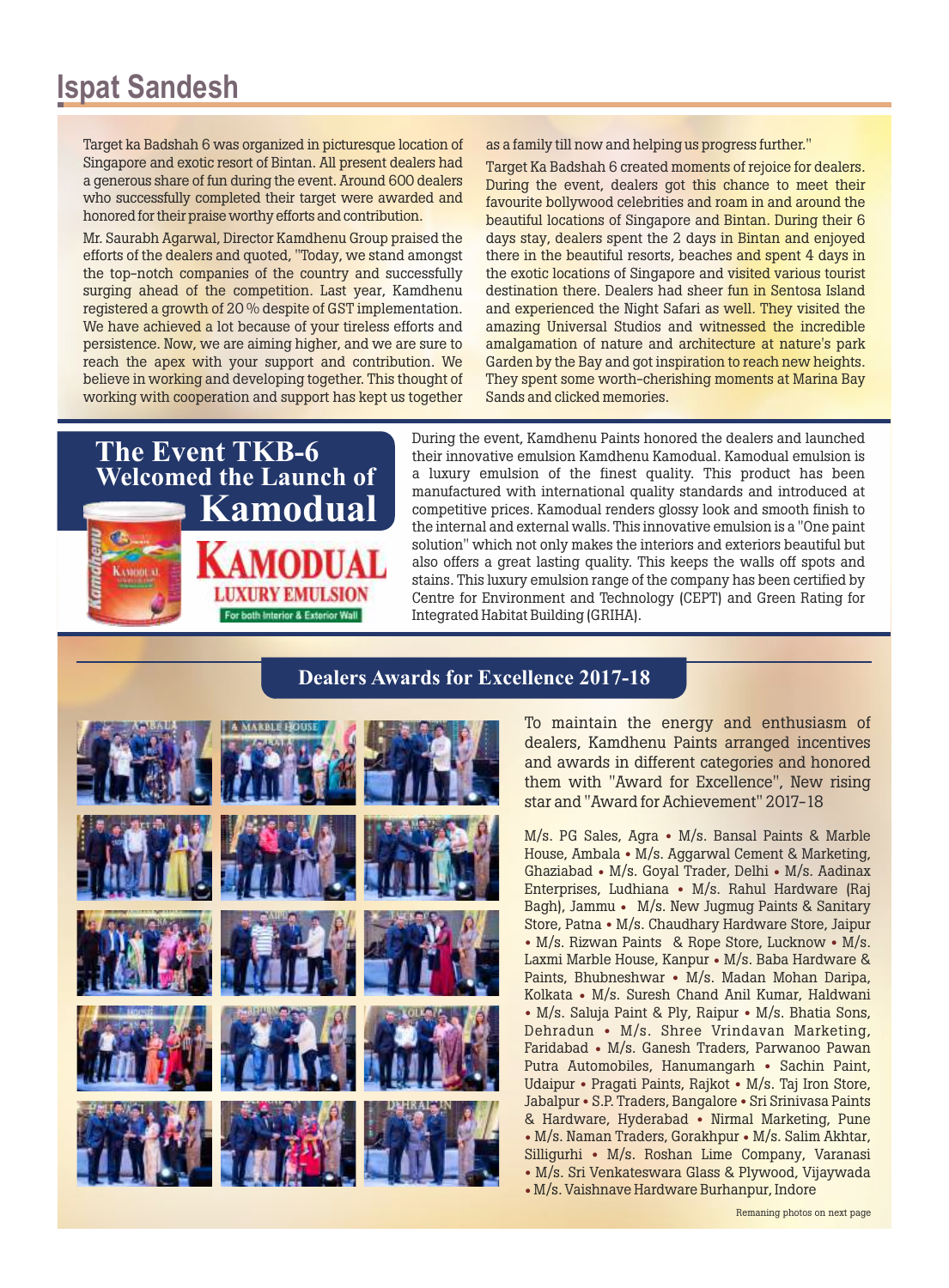

### **Dealers Honored with the title "New Rising Star 2017-18"**

M/s. Chiranji Lal Shiv Prasad, Ambala • M/s. Mukesh Kumar Lokesh Kumar, Ghaziabad • M/s. Colorplus Enterprises, Delhi • M/s. Vihan Traders, Ludhiana • M/s. Jai Durga Traders, RS Pura, Jammu • M/s. Maa Laxmi Store, Patna • M/s. Shree Balaji Hardware, Jaipur • M/s. Unique Enterprises, Lucknow • M/s. G.P. Paints, Bhubneshwar • M/s. Vipin Kumar Udit Kumar, Haldwani • M/s. Ankur Provision Store, Ghaziabad • M/s. Dalim Hardware, Kolkatta



#### **Award for the Achievement 2017-18**

Ghaziabad Depot • Patna • Haldwani Depot • Parwanoo Depot • Jammu Depot • Lucknow Depoit • Kolkatta Depot • Varanasi Depot • Bhubneshwar Depot • Jaipur depot • Faridabad